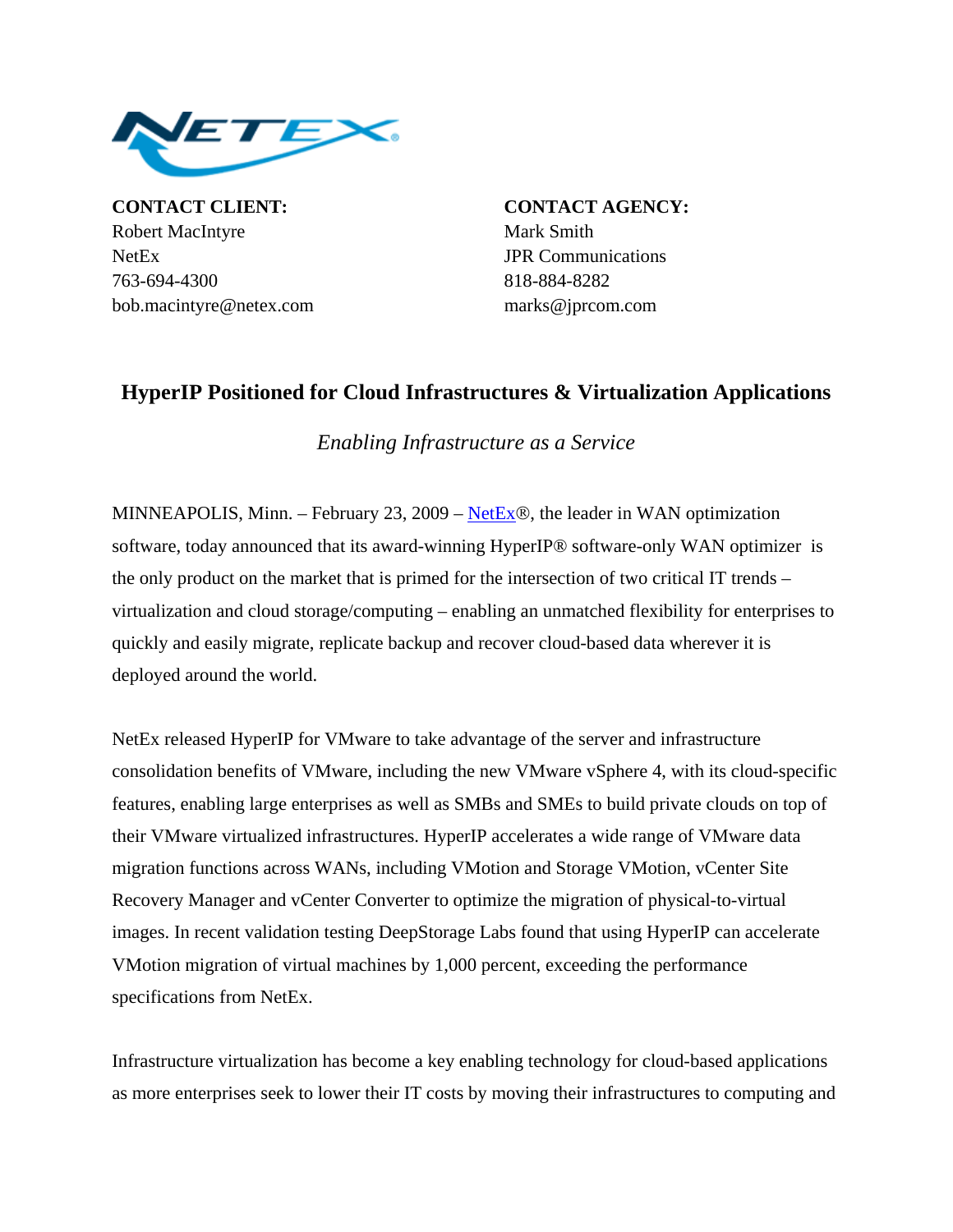storage clouds for on-demand services. With an increasing amount of IT services being deployed from a variety of clouds, some experts see the economic appeal of cloud computing and cloud storage to be part of a larger overall trend toward the Infrastructure as a Service (IaaS) with all IT services delivered as on-demand utilities. NetEx is already prepared for this trend with its HyperIP software, a solution designed to increase transfer application efficiencies and to overcome the costs or bandwidth limitations of replicating, migrating and recovering data from cloud storage sites. HyperIP is an indispensable software transport application for any enterprise that is using cloud storage but cannot afford extended downtime to restore remote files after a local failure. HyperIP eliminates this issue by enabling enterprises to move or replicate vast amounts of critical information using their common Ethernet and TCP/IP networks. In addition, NetEx is the only WAN optimization vendor that offers high-speed Recovery on Demand technology following a data disaster.

With the HyperIP Recovery on Demand feature, NetEx gives customers access to wide open performance keys to speed data recovery operations from the cloud when a disaster hits. NetEx sells HyperIP solutions in a variety of scalable configurations with data rates ranging from 1.5 Mb/s up to 800 Mb/s. Under the Recovery on Demand program the company provides customers with a free software key with unlimited bandwidth (full open keys) for 10 days or until they have recovered completely.

"It's no secret that cloud computing and cloud storage will be the cornerstones of the virtual data center of the future, but there still needs to be a viable and economical method to migrate, deploy and recover the vast amounts of data that are being virtualized and stored in cloud sites around the globe," said Robert MacIntyre, NetEx Vice President of Business Development and Marketing. "NetEx recognized these trends early on and we are now ideally positioned with HyperIP as the premier optimization solution for moving large data sets across WANs securely, swiftly and seamlessly. It is just not feasible to provide these types of on demand (cloud) services with hardware-based optimization solutions. The hardware based WAN optimizers simply cannot meet these levels of scalability required for cloud DR services. Fork lift upgrades are non starters."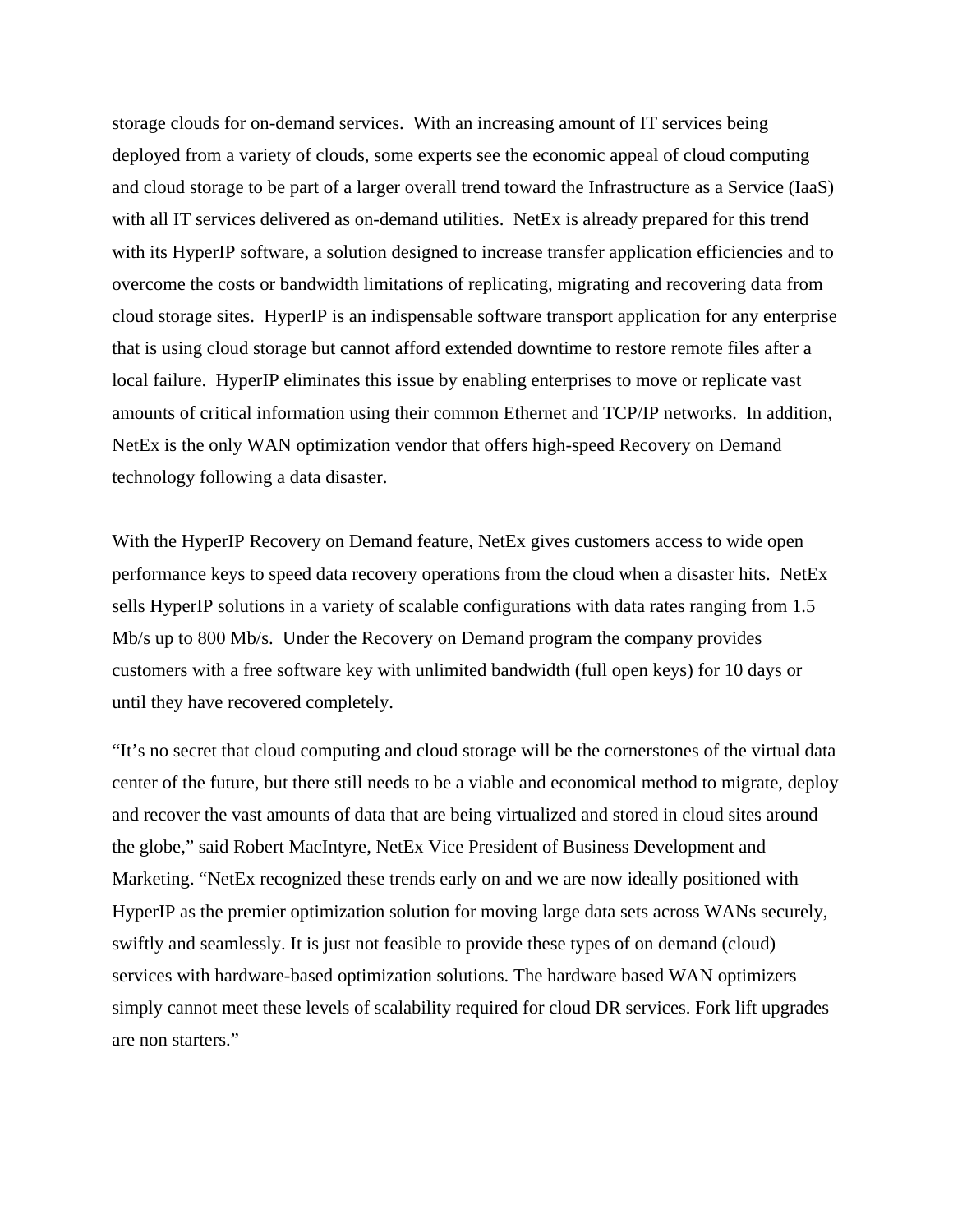## **About HyperIP**

HyperIP is NetEx's award-winning business continuity and disaster recovery optimization solution for backup, recovery and data replication applications. Patent-pending technology accelerates and optimizes industry-leading data replication and file transfer applications by aggregating multiple data replication applications over a shared connection while mitigating the inherent network latency and network disruption for long-distance remote TCP data transmissions. HyperIP supports long-distance data transfers at up to 800 Mb/s, the highest performance of any WAN optimization solution on the market, and 25 to more than 100 percent faster than competitive products. Transfer speed is optimized for the full range of data management applications, including backup & remote replication and business continuance/disaster recovery (BC/DR). NetEx offers HyperIP for cloud infrastructures as a software-only configuration, enabling customers to quickly deploy the acceleration software into their existing VMware infrastructures.

NetEx leads the industry in supporting the top backup, DR and replication applications from companies such as IBM, HP/Lefthand, EMC, NetApp, FalconStor, VEEAM, DataCore and many more. A complete list the BC/DR solutions supported by HyperIP is available at: [http://www.netex.com/products/hyperip/supported-applications.](http://www.netex.com/products/hyperip/supported-applications)

## **About NetEx**

Formed in 1999 as a spin-off of Storage Technology Corporation (StorageTek®), privately-held NetEx is providing the world's fastest WAN optimization software in the industry, along with guaranteed data delivery, for over 20 years to more than 100 of the world's largest and most sophisticated organizations, including some of the most prestigious providers of financial, transportation and telecommunications services and government entities. Customers include BP, Telstra, NTT, Verizon, Qwest, Royal Bank of Scotland Group, Lloyds TSB, NDC Health, IRS, American, United Airlines and Kellogg. As a VMware Technology Alliance Partner, NetEx's HyperIP WAN optimizer software is leading the way in demonstrating impressive performance results for supercharging VMware applications worldwide. For more information about NetEx, NetEx/IP or HyperIP, visit [www.netex.com](http://www.netex.com/) or call +1-763-694-4300.